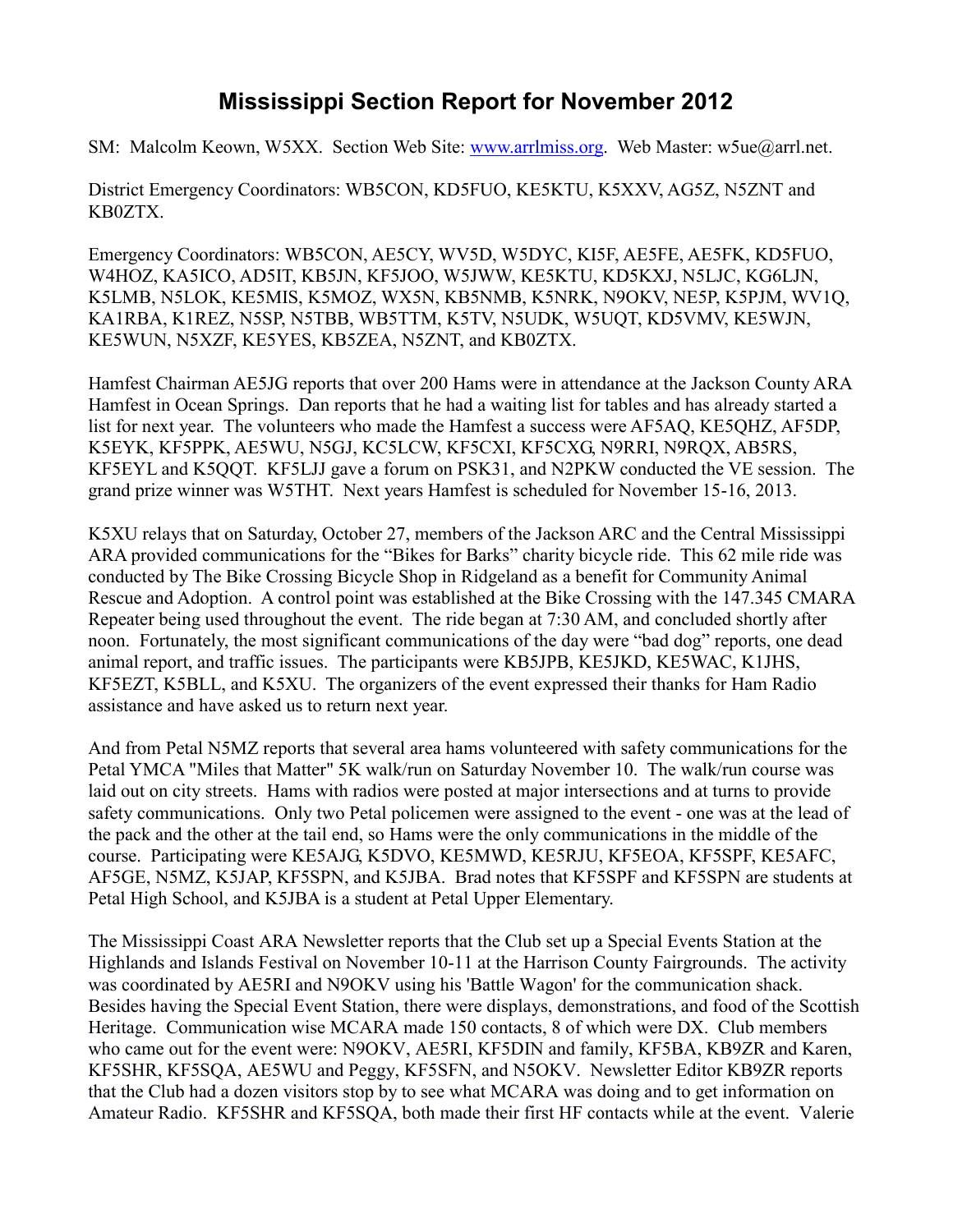made a total of 47 contacts during the weekend. Not bad for someone who said "I can't do this". Debbie Pace and family of Pearlington, one of the visitors, said that her son KC9TMH in the Chicago area had contacted us and called her to have her and her family look us up. While they were there, he made another contact with us, and the family got to talk to him via Amateur Radio. They were grinning ear to ear when they left having being able to talk to him. The MCARA Newsletter reports that all of the participants all had a good time working the special event station.

DEC/EC WB5CON checks in from Corinth saying that the Alcorn County ARES Club is now on the air from th EOC with the call KF5SYH. Further, the Club is establishing a new 'outreach' service. There is a void in the training and growing of the Ham fraternity locally. In an effort to fill this void, the Club will establish a training course to be held at the EOC once a month (initially) to see what kind of a response ARES can generate. The first training session will be held Dec 15th from 9:00AM till 12:00AM. This first session is a 'fleece' to see what kind of a response is received. These sessions could be expanded to twice a month or completely abandoned if there is not sufficient interested generated. W5OA taken on the challenge to disseminate information to generate interest in the training course.

Interested in the new 630 Meter Band? W5THT passes along these links for information: [http://630m.net/dev/.](http://630m.net/dev/) This site is incomplete but has a lot of helpful information. Also check www.500kc.com.

Itawamba County EC KB5NMB advises that the Northeast Mississippi ARA now has a D-Star System on the air. NEMRA found out that a D-Star installation takes more than a typical repeater. It requires a server with internet for things to work as well as someone knowledgeable about the Linux operating system. Within days of the W5NEM UHF going on the air, Icom sent an email saying they were about to open a promotion to clubs with existing D-Star systems giving them a chance to expand their systems to other bands at large savings. Some quick work by club members resulted in an order being placed and two weeks later, Monday, December 3, the W5NEM VHF D-Star was on the air. Coverage for both repeaters is great, 14 to 15 miles with an HT. Credit for this effort is due to the club as a whole with N5VGK, KD5YBE, AB5OR, and KE5MAT as the main team heading the effort.

EC KF5EZT relays that the Rankin ARES provided communications for the 5K run for 'Gallant Hearts Guide Dogs' sponsored by Rasin' Cane Chicken, Brown Bottling Company, and the Dog Wash. Eric says that while there were no major incidents, the event coordinator appreciated having real time runner position reports and was most pleased by the pre-event roll call confirming all check point were stocked with supplies and staffed with volunteers and communicators. Those hams supporting this event were W5PRL, KE5EZW, KF5EZT, WM5A, AD5XR, KE5PTL, K5BLL and K5IZ.

Welcome to the following new Hams in Mississippi in August: KF5SON, James – Baldwyn; KF5SPE, Michael – Petal; KF5SPF, Jason – Petal; KF5SPG, Todd – Petal; KF5SPH, Christopher – Petal; KF5SPI, Matthew – Petal; KF5SPJ, Rebekah – Petal; KF5SPK, Zach – Petal; KF5SPL, Valerie – Petal; KF5SPM, Robert – Petal; KF5SPN, Alexander – Petal; KF5SPO, Caden – Petal; KF5SPQ, Donald - Gulfport; KF5SQA, Valerie – Ocean Springs; KF5SQC, Charles – Pass Christian; KF5SQD, Debora – Gulfport; KF5SQE, Matthew – Carriere; KF5SQF, Robert – Bay Saint Louis; KF5SRD, Tevin – Petal; KF5SSU, Randel – Blue Springs; KF5SUI, Nicholas – Olive Branch; KF5SUM, William – Sardis; and KF5SVX, Arimis – Petal.

Also welcome to the following new ARRL Members in August: KE5AQU – Columbus; KF5CFE – Pittsboro; WB5EIN – Tupelo; KJ4EFX – Lucedale; AE5GN – Gulfport; WB5GNO – Wiggins;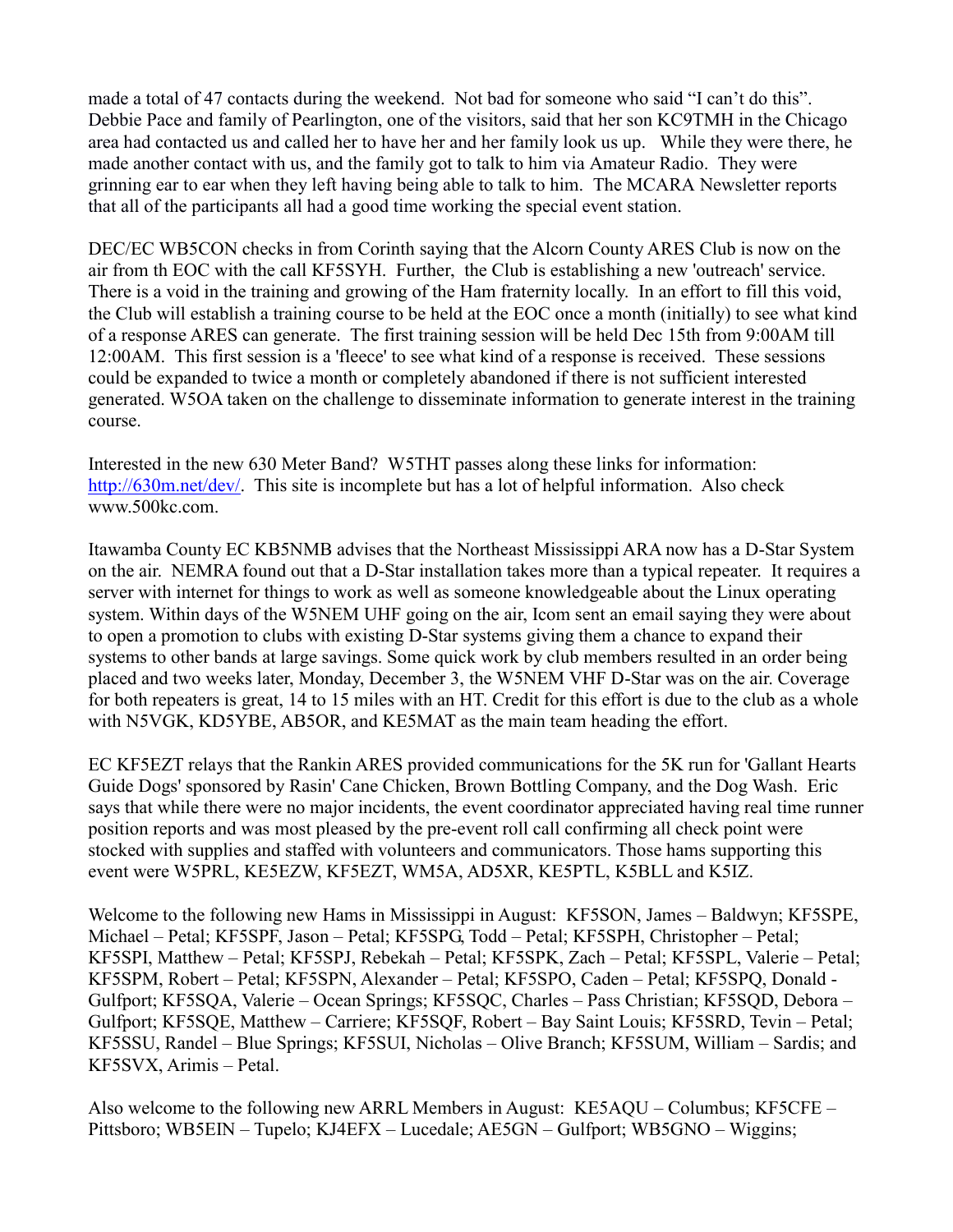KF5IXW – Meridian; KF5KEQ – Columbus; K4KLB – Columbus; KF5KP – Purvis; KA4LDU – Ocean Springs; KE5LVD – Wiggins; KF5MHQ – Carriere; KC5MRS – Caledonia; KA9QZD – Perkinston; KF5SFN – Long Beach; KF5SPN – Petal; KF5SUI – Olive Branch; KD5OUF – Hattiesburg; KD1VVZ – Lucedale; KD4VVZ – Lucedale; KD0VVZ – Lucedale; N5YBF – Soso; and KE5YYF – Natchez. The Mississippi ARRL Membership is now 1,132 a new record up from 1,116 last month. Thanks to all who help to keep our membership growing!

Congratulations to the following on their upgrades: K5ARN - Columbus; KF5ONL – Blue Springs; and KF5PJW – Picayune.

Also congratulations to the new officers of the Hattiesburg ARC: WZ5Y, President; N4FF, VP; AE5QX, Secretary; and W5TUT, Treasurer. Also to the new officers of the Vicksburg ARC: KC5QZW, President; N5JGK, VP; and K5NRK, S/T; the Mississippi Coast ARA: KF5BA, President; KB9ZR, VP; KC5KQV, Secretary; KF5MHS, Treasurer; and K5KMU, Activities Chairman; and Alcorn County ARES: K0RIS, President; KF5OHD, VP; W5JOR, S/T; and W5OA, Vice PIO.

Club Newsletters/Reports: Hattiesburg ARC (AC5E), Meridian ARC (W5MAV), Mississippi Coast ARA (KB9ZR), and the Northeast Mississippi ARA (KE5SSB).

DEC/EC Reports: WB5CON (NE MS/Alcorn), KF5DJS (Asst EC)(Yazoo), KF5EZT (Rankin), AE5FE (Lauderdale/Clarke), K5MOZ (Jackson), WX5N (Prentiss and Tishomingo), WV1Q (Jasper), N5TBB (Tippah), and KE5WJN (Pearl River).

Regret to report the passing of W5CLM of Hazlehurst and KC5VTQ of Jackson.

HF Net Reports - sessions/QNI/QTC (Net Manager)

Magnolia Section Net 30/1086/13 (K5DSG) MS Baptist Hams Net 4/24/0 (WF5F) MSPN 30/2525/13 (K5NRK) MS Slow Net 22/55/0 (W3TWD)

VHF Net Reports - sessions/QNI/QTC (Net Manager)

Booneville and Prentiss County ARES 4/39/0 (WX5N) Capital Area Em Net 4/67/0 (K5XU) Delta ARES Net 4/23/0 (K5JAW) Grenada/Yalobusha ARES Net 4/10/0 (AD5IT) Itawamba County ARES 5/65/3 (KB5NMB) Jackson ARC Em Net 4/36/0 (N5DU) Jackson Co ARES Net 26/343/0 (K5MOZ) Magnolia DX Assn 4/56/0 (K5OAZ) Meridian Area EN 4/26/0 (AE5FE) Metro Jackson ARES Net 4/46/0 (K5GCY) Mississippi Coast ARA X/XX/X (K5KMU) Mississippi Coast ARA Tech Net X/XX/X (K5KMU) Miss/Lou Em Net 4/34/0 (K5NRK)